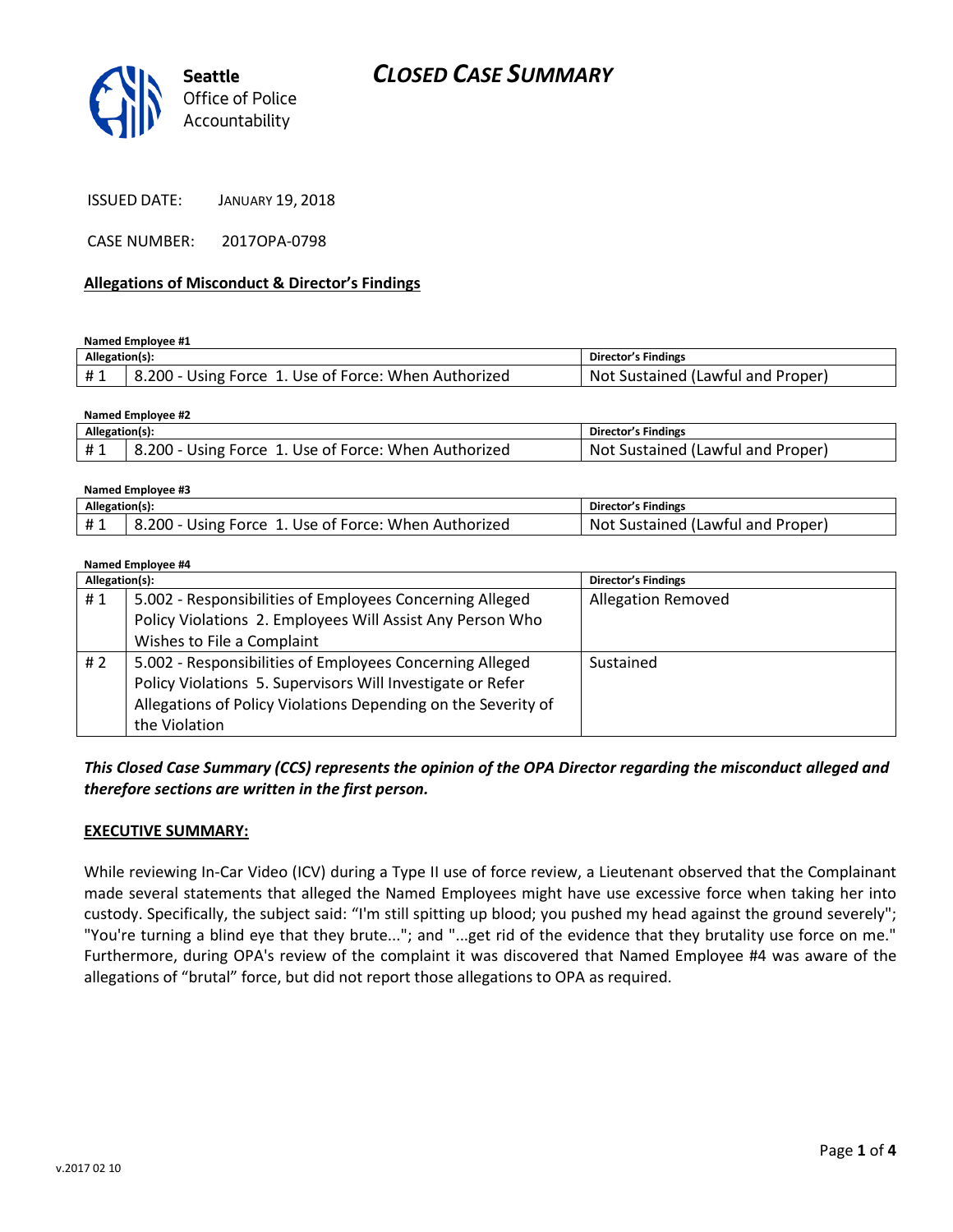OPA CASE NUMBER: 2017OPA-0798

#### **ANALYSIS AND CONCLUSIONS:**

**Seattle**

*Office of Police Accountability*

#### **Named Employee #1 - Allegation #1** *8.200 - Using Force 1. Use of Force: When Authorized*

On the date in question, Named Employee #1 (NE#1), Named Employee #2 (NE#2), and Named Employee #3 (NE#3) responded to a call for service at a woman's shelter. The caller claimed that the Complainant had assaulted another individual and left the scene. NE#1 was the first officer to arrive at the scene and he viewed the Complainant walking away. He ordered the Complainant to stop, but she continued to walk away. Instead of physically confronting her by himself, NE#1 waited for NE#2 to arrive prior to making contact. Once NE#2 was present, he and NE#1 approached the Complainant together from different directions and ordered her to stop. The Complainant did not do so and began moving towards an alley. As they were apprehensive that the Complainant, who was the suspect in an assault, was going to flee, the officers made physical contact with her.

NE#1 reported that he told the Complainant to put her arms behind her back, but she refused, pulled back and started swinging her arms with her elbows out. NE#3 then began to assist. NE#3 told the Complainant to relax, but she continued to scream and swing her arms. The officers attempted to physically pull the Complainant's arms behind her back but were unable to do so. At one point, NE#3 fell to the ground. The decision was made to then take the Complainant down to the ground in order to handcuff her and secure her body. After several failed attempts, the officers were able to get the Complainant on to the ground. NE#1 described the takedown as "slow and without impact." NE#2 described it as pulling the Complainant to the ground and as a "soft takedown." NE#3 described the takedown as all of them "falling" to the ground together. The officers reported that the Complainant continued to struggle and thrash around when on the ground. The officers were eventually able to get her on her stomach, get her hands behind her back, and to handcuff her.

Photographs of the Complainant taken after the incident show a cut to her lip, minor abrasions to her forehead and left side of her face, and dirt caked on the right side of her head. As discussed more fully below, the Complainant asserted that the officers used "brutal" force against her.

SPD Policy 8.200(1) requires that force used by officers be reasonable, necessary and proportional. Whether force is reasonable depends "on the totality of the circumstances" known to the officers at the time of the force and must be balanced against "the rights of the subject, in light of the circumstances surrounding the event." (SPD Policy 8.200(1).) The policy lists a number of factors that should be weighed when evaluating reasonableness. (*See id.*) Force is necessary where "no reasonably effective alternative appears to exist, and only then to the degree which is reasonable to effect a lawful purpose." (*Id.*) Lastly, the force used must be proportional to the threat posed to the officer. (*Id.*)

The Complainant had been identified as the subject in an assault, a crime of violence. The officers had probable cause to place her under arrest. With the authority to do so came the right to use physical force if necessary. Here, the Complainant did not comply with the officers' orders that she stop. As such, the officers were permitted to physically compel her to do so. When she would not put her hands behind her back, the officers were permitted to use force to handcuff her. Lastly, when she was refusing to obey the officers' commands and placing them in danger of harm by swinging her arms and elbows, it was reasonable for the officers to take her down to the ground in order to secure her and eliminate the threat that she posed. Notably, there is no evidence that the officers punched,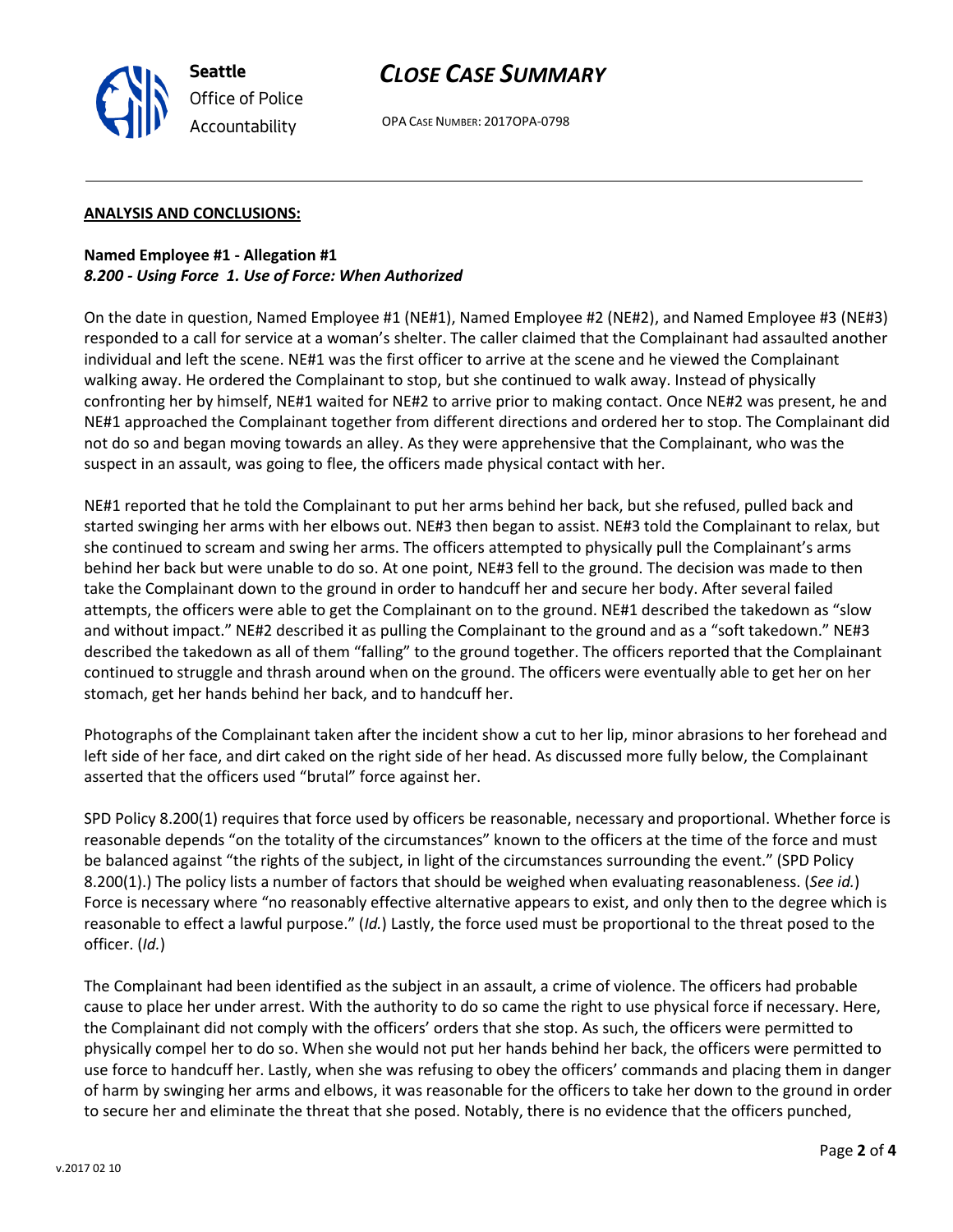

# *CLOSE CASE SUMMARY*

OPA CASE NUMBER: 2017OPA-0798

struck or kicked the Complainant. While the Complainant exclaimed that her head was pushed hard against the ground, she refused to provide more details in an interview with Named Employee #4 (NE#4) and OPA was ultimately unable to interview her.

Based on the evidence in the record and applying a preponderance of the evidence standard, I find that the force used by NE#1, NE#2 and NE#3 was reasonable, necessary, and proportional, and thus consistent with policy. As such, I recommend that this allegation be Not Sustained – Lawful and Proper.

#### Recommended Finding: **Not Sustained (Lawful and Proper)**

## **Named Employee #2 - Allegation #1** *8.200 - Using Force 1. Use of Force: When Authorized*

For the same reasons as stated above (*see* Named Employee #1, Allegation #1), I recommend that this allegation be Not Sustained – Lawful and Proper.

Recommended Finding: **Not Sustained (Lawful and Proper)**

## **Named Employee #3 - Allegation #1** *8.200 - Using Force 1. Use of Force: When Authorized*

For the same reasons as stated above (*see* Named Employee #1, Allegation #1), I recommend that this allegation be Not Sustained – Lawful and Proper.

Recommended Finding: **Not Sustained (Lawful and Proper)**

#### **Named Employee #4 - Allegation #1** *5.002 - Responsibilities of Employees Concerning Alleged Policy Violations 2. Employees Will Assist Any Person Who Wishes to File a Complaint*

SPD Policy 5.002-POL-2 requires that "employees will assist any person who wishes to file a complaint." Presumably, this allegation was classified based on this policy's provision that "employees will assist the complainant by taking the complainant and passing it on to a supervisor and/or OPA…" and NE#4's failure to refer the Complainant's allegations to OPA. NE#4's failure to make an OPA referral is discussed below (*see* Named Employee #4, Allegation #2), and resulted in a finding that NE#4 violated the provisions of SPD Policy 5.002-POL-5. I deem it unnecessary to also sustain this allegation, which is based on the same conduct.

Recommended Finding**: Allegation Removed**